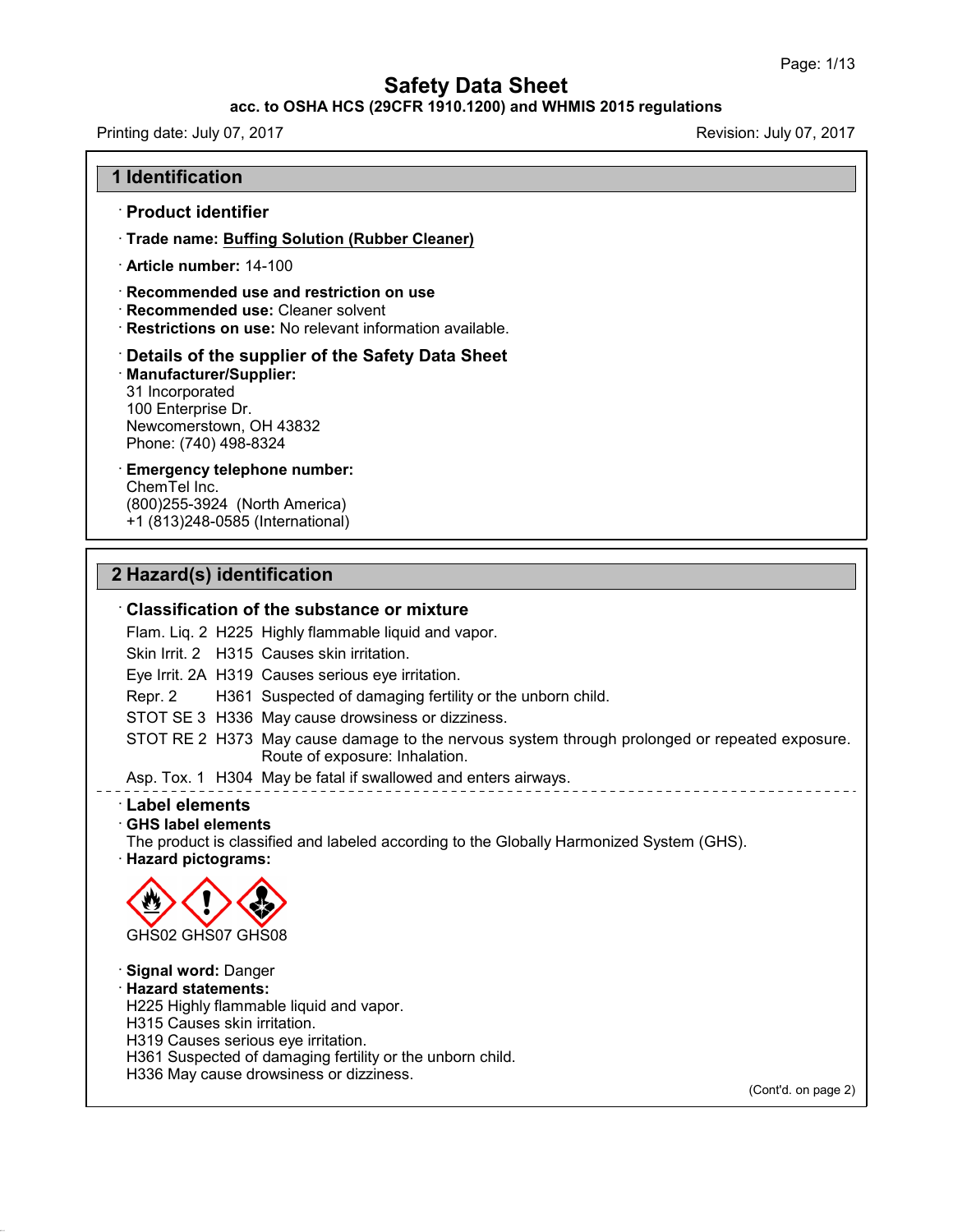# **acc. to OSHA HCS (29CFR 1910.1200) and WHMIS 2015 regulations**

Printing date: July 07, 2017 **Printing date: July 07, 2017** Revision: July 07, 2017

### **Trade name: Buffing Solution (Rubber Cleaner)**

|                             | (Cont'd. of page 1)                                                                                   |
|-----------------------------|-------------------------------------------------------------------------------------------------------|
|                             | H373 May cause damage to the nervous system through prolonged or repeated exposure. Route of          |
| exposure: Inhalation.       |                                                                                                       |
|                             | H304 May be fatal if swallowed and enters airways.                                                    |
| · Precautionary statements: |                                                                                                       |
| P210                        | Keep away from heat/sparks/open flames/hot surfaces. No smoking.                                      |
| P233                        | Keep container tightly closed.                                                                        |
| P260                        | Do not breathe mist/vapors/spray.                                                                     |
| P264                        | Wash thoroughly after handling.                                                                       |
| P280                        | Wear protective gloves and eye protection.                                                            |
| P301+P310                   | IF SWALLOWED: Immediately call a POISON CENTER/ doctor.                                               |
|                             | P303+P361+P353 If on skin (or hair): Take off immediately all contaminated clothing. Rinse skin with  |
|                             | water/shower.                                                                                         |
|                             | P305+P351+P338 IF IN EYES: Rinse cautiously with water for several minutes. Remove contact lenses, if |
|                             | present and easy to do. Continue rinsing.                                                             |
| P314                        | Get medical advice/attention if you feel unwell.                                                      |
| P331                        | Do NOT induce vomiting.                                                                               |
| P370+P378                   | In case of fire: Use foam, powder, or carbon dioxide for extinction.                                  |
| P403+P235                   | Store in a well-ventilated place. Keep cool.                                                          |
| P <sub>501</sub>            | Dispose of contents/container in accordance with local/regional/national/international                |
|                             | regulations.                                                                                          |
|                             | Other hazards There are no other hazards not otherwise classified that have been identified.          |
|                             |                                                                                                       |

# **3 Composition/information on ingredients**

### · **Chemical characterization: Mixtures**

| Components:        |                      |                                                                                                                                                       |            |
|--------------------|----------------------|-------------------------------------------------------------------------------------------------------------------------------------------------------|------------|
|                    | 110-54-3 $n$ -hexane | <b>♦ Flam. Lig. 2, H225</b><br>Repr. 2, H361; STOT RE 2, H373; Asp. Tox. 1, H304<br>Skin Irrit. 2, H315; STOT SE 3, H336<br>Eye Irrit. $2B$ , H $320$ | 25-50%     |
| 142-82-5   heptane |                      | <b>♦ Flam. Liq. 2, H225</b><br><b>Solution</b> Asp. Tox. 1, H304<br>Skin Irrit. 2, H315; STOT SE 3, H336                                              | 25-50%     |
| 67-64-1            | l acetone            | <b>♦ Flam. Liq. 2, H225</b><br>Eye Irrit. 2A, H319; STOT SE 3, H336                                                                                   | $10 - 25%$ |
|                    |                      | Additional information: For the wording of the listed Hazard Statements refer to section 16.                                                          |            |

### **4 First-aid measures**

### · **Description of first aid measures**

#### · **General information:**

Symptoms of poisoning may even occur after several hours; therefore medical observation for at least 48 hours after the accident.

#### · **After inhalation:**

45.1.4.1

Supply fresh air; consult doctor in case of complaints.

Provide oxygen treatment if affected person has difficulty breathing.

(Cont'd. on page 3)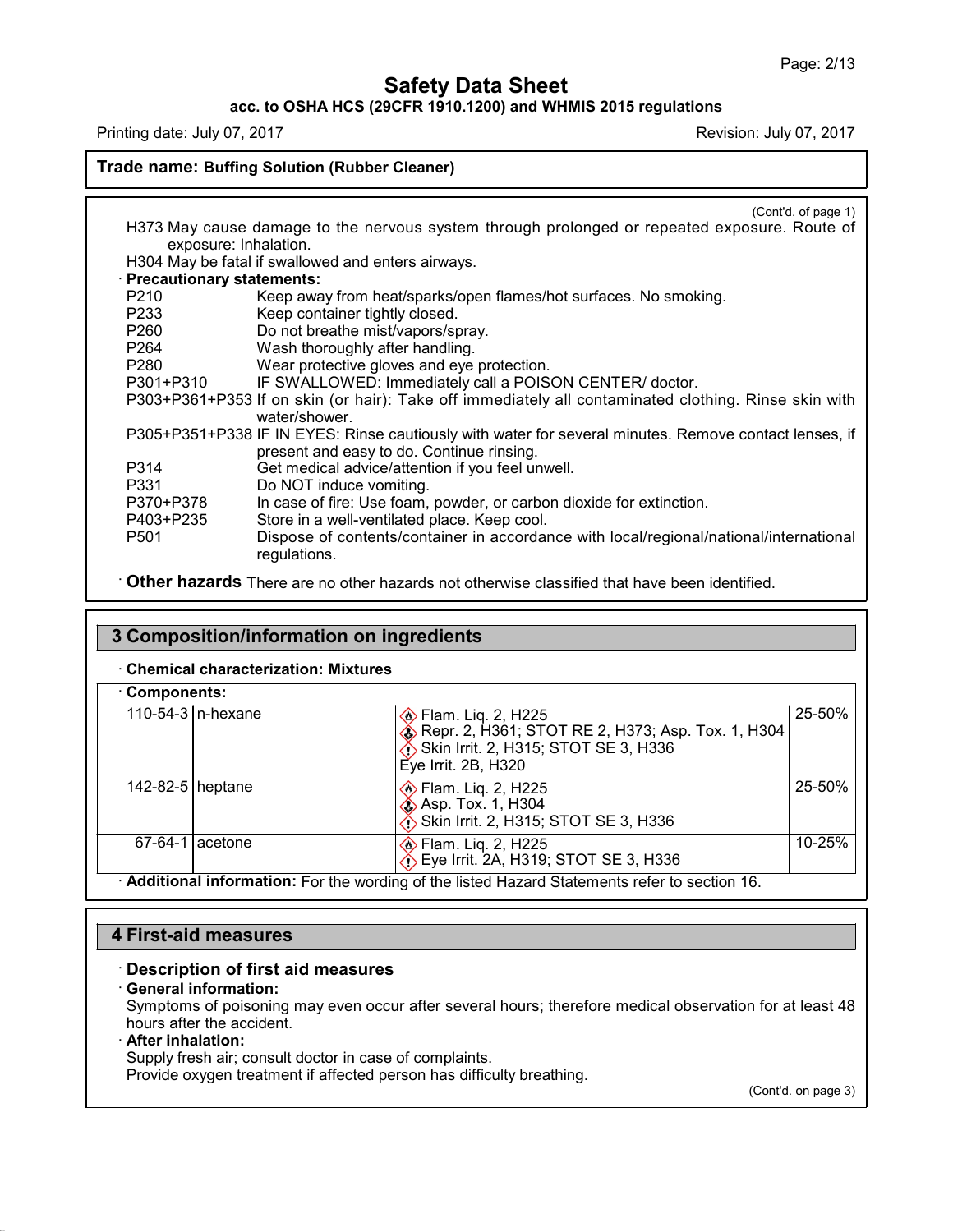# **acc. to OSHA HCS (29CFR 1910.1200) and WHMIS 2015 regulations**

Printing date: July 07, 2017 2008 2017

| <b>Trade name: Buffing Solution (Rubber Cleaner)</b>                                             |                     |
|--------------------------------------------------------------------------------------------------|---------------------|
|                                                                                                  | (Cont'd. of page 2) |
| In case of irregular breathing or respiratory arrest provide artificial respiration.             |                     |
| In case of unconsciousness place patient stably in side position for transportation.             |                     |
| · After skin contact:                                                                            |                     |
| Immediately remove any clothing soiled by the product.                                           |                     |
| Immediately wash with water and soap and rinse thoroughly.                                       |                     |
| If skin irritation continues, consult a doctor.                                                  |                     |
| After eye contact:                                                                               |                     |
| Remove contact lenses if worn.                                                                   |                     |
| Rinse opened eye for several minutes under running water. If symptoms persist, consult a doctor. |                     |
| <b>After swallowing:</b>                                                                         |                     |
| Rinse out mouth and then drink plenty of water.                                                  |                     |
| Do not induce vomiting; immediately call for medical help.                                       |                     |
| A person vomiting while lying on their back should be turned onto their side.                    |                     |
| Most important symptoms and effects, both acute and delayed:                                     |                     |
| Headache                                                                                         |                     |
| <b>Breathing difficulty</b>                                                                      |                     |
| Coughing, dizziness, if inhaled.                                                                 |                     |
| Irritant to skin and mucous membranes.                                                           |                     |
| Causes eye irritation.                                                                           |                     |
| Gastric or intestinal disorders when ingested.                                                   |                     |
| Nausea in case of ingestion.                                                                     |                     |
| Disorientation                                                                                   |                     |
| Danger:                                                                                          |                     |
| Danger of impaired breathing.                                                                    |                     |
| Vapours may cause drowsiness and dizziness.                                                      |                     |
| Suspected of damaging fertility or the unborn child.                                             |                     |
| Danger of disturbed cardiac rhythm.                                                              |                     |
| Danger of convulsion.                                                                            |                     |
| Possible risk of irreversible effects.                                                           |                     |
| Indication of any immediate medical attention and special treatment needed:                      |                     |
| If swallowed, gastric irrigation with added, activated carbon.                                   |                     |
| If necessary oxygen respiration treatment.                                                       |                     |
| If swallowed or in case of vomiting, danger of entering the lungs.                               |                     |
| Later observation for pneumonia and pulmonary edema.                                             |                     |

#### · **Extinguishing media**

· **Suitable extinguishing agents:** CO2, sand, extinguishing powder. Do not use water.

- · **For safety reasons unsuitable extinguishing agents:** Water
- · **Special hazards arising from the substance or mixture**
- Formation of toxic gases is possible during heating or in case of fire.
- · **Advice for firefighters**
- · **Protective equipment:**

45.1.4.1

Wear self-contained respiratory protective device.

Wear fully protective suit.

### · **Additional information:**

Eliminate all ignition sources if safe to do so.

(Cont'd. on page 4)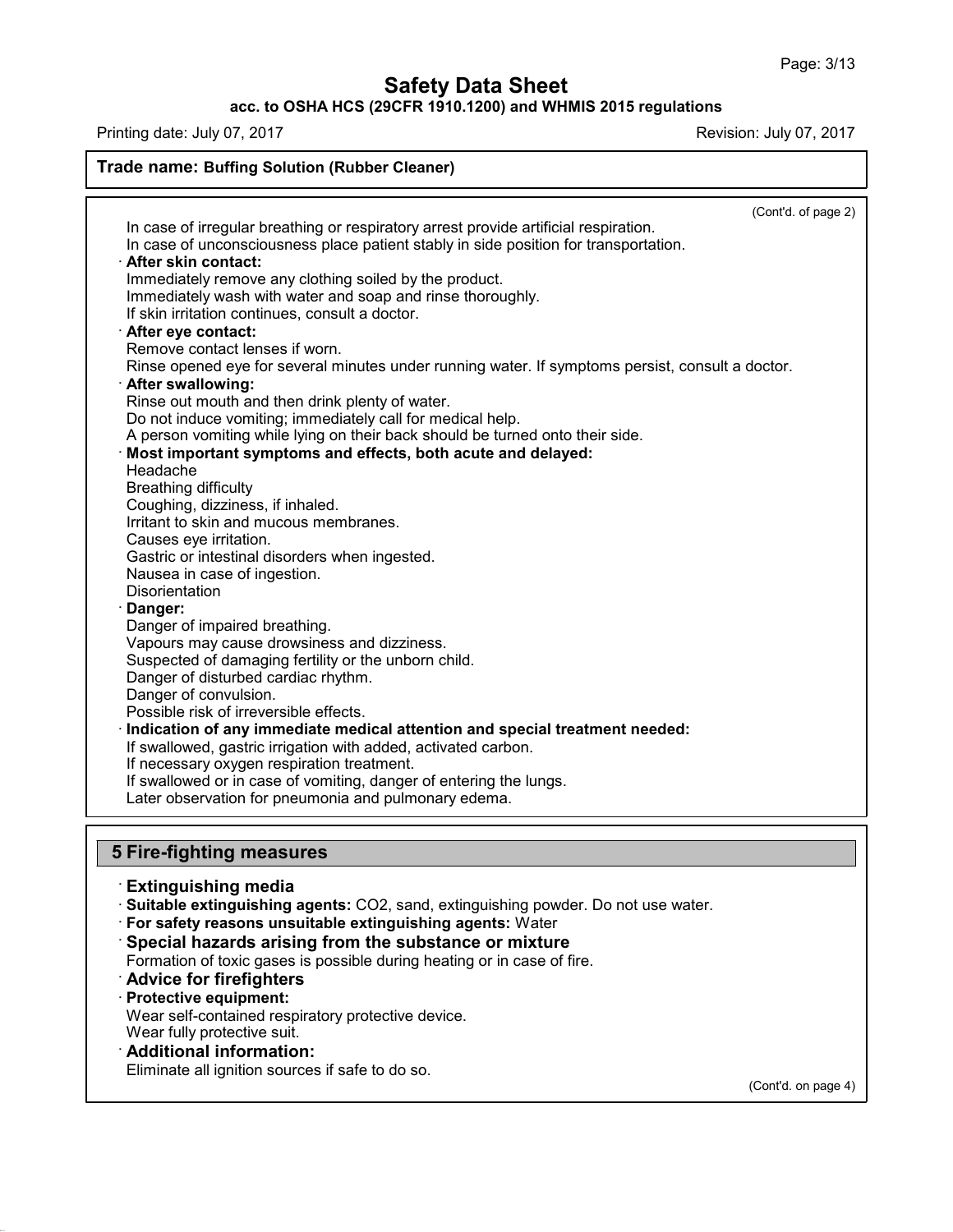**acc. to OSHA HCS (29CFR 1910.1200) and WHMIS 2015 regulations**

Printing date: July 07,2017 Revision: July 07,2017

### **Trade name: Buffing Solution (Rubber Cleaner)**

(Cont'd. of page 3)

Use large quantities of foam as it is partially destroyed by the product.

### **6 Accidental release measures**

### · **Personal precautions, protective equipment and emergency procedures**

Use respiratory protective device against the effects of fumes/dust/aerosol.

Wear protective equipment. Keep unprotected persons away.

Ensure adequate ventilation.

Keep away from ignition sources.

Protect from heat.

### · **Environmental precautions**

Do not allow to enter sewers/ surface or ground water.

Inform respective authorities in case of seepage into water course or sewage system.

### · **Methods and material for containment and cleaning up**

Allow to evaporate.

Absorb with non-combustible liquid-binding material (sand, diatomite, acid binders, universal binders). Send for recovery or disposal in suitable receptacles.

· **Reference to other sections**

See Section 7 for information on safe handling.

See Section 8 for information on personal protection equipment.

See Section 13 for disposal information.

### **7 Handling and storage**

### · **Handling**

#### · **Precautions for safe handling:**

Rags, metal wools / cuttings / shavings and waste papers soaked with product must be placed in a sealed metal container rated for flammable waste.

Prevent formation of aerosols.

Avoid splashes or spray in enclosed areas.

Use only in well ventilated areas.

#### · **Information about protection against explosions and fires:**

Keep ignition sources away - Do not smoke.

Protect against electrostatic charges.

Flammable gas-air mixtures may be formed in empty containers/receptacles.

Fumes can combine with air to form an explosive mixture.

- · **Conditions for safe storage, including any incompatibilities**
- · **Storage**

45.1.4.1

· **Requirements to be met by storerooms and receptacles:**

Store in a cool location.

Provide ventilation for receptacles.

Avoid storage near extreme heat, ignition sources or open flame.

#### · **Information about storage in one common storage facility:** Store away from foodstuffs.

Store away from oxidizing agents.

· **Further information about storage conditions:**

Store in cool, dry conditions in well sealed receptacles.

(Cont'd. on page 5)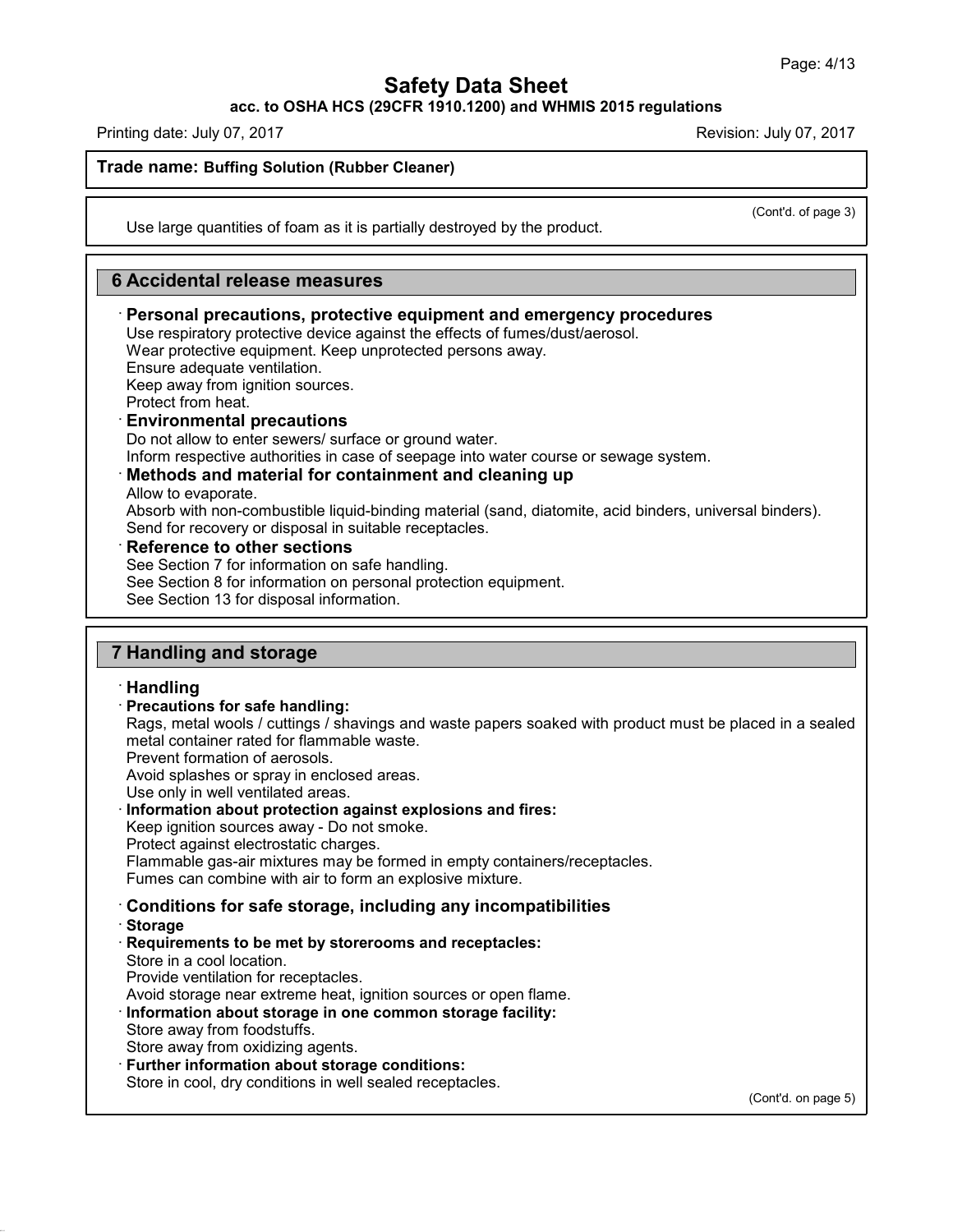**acc. to OSHA HCS (29CFR 1910.1200) and WHMIS 2015 regulations**

Printing date: July 07, 2017 2017 2018 2019 2017

45.1.4.1

(Cont'd. of page 4)

**Trade name: Buffing Solution (Rubber Cleaner)**

Keep containers tightly sealed.

· **Specific end use(s)** No relevant information available.

| <b>Control parameters</b> | 8 Exposure controls/personal protection                                                                                  |  |
|---------------------------|--------------------------------------------------------------------------------------------------------------------------|--|
|                           | Components with limit values that require monitoring at the workplace:                                                   |  |
| 110-54-3 n-hexane         |                                                                                                                          |  |
| PEL (USA)                 | Long-term value: 1800 mg/m <sup>3</sup> , 500 ppm                                                                        |  |
| REL (USA)                 | Long-term value: 180 mg/m <sup>3</sup> , 50 ppm                                                                          |  |
| TLV (USA)                 | Long-term value: 176 mg/m <sup>3</sup> , 50 ppm<br>Skin; BEI                                                             |  |
| EL (Canada)               | Long-term value: 20 ppm<br>Skin                                                                                          |  |
| EV (Canada)               | Long-term value: 176 mg/m <sup>3</sup> , 50 ppm                                                                          |  |
|                           | LMPE (Mexico) Long-term value: 50 ppm<br>PIEL, IBE                                                                       |  |
| 142-82-5 heptane          |                                                                                                                          |  |
| PEL (USA)                 | Long-term value: 2000 mg/m <sup>3</sup> , 500 ppm                                                                        |  |
| REL (USA)                 | Long-term value: 350 mg/m <sup>3</sup> , 85 ppm<br>Ceiling limit value: 1800* mg/m <sup>3</sup> , 440* ppm<br>$*$ 15-min |  |
| TLV (USA)                 | Short-term value: 2050 mg/m <sup>3</sup> , 500 ppm<br>Long-term value: 1640 mg/m <sup>3</sup> , 400 ppm                  |  |
| EL (Canada)               | Short-term value: 500 ppm<br>Long-term value: 400 ppm                                                                    |  |
| EV (Canada)               | Short-term value: 2045 mg/m <sup>3</sup> , 500 ppm<br>Long-term value: 1635 mg/m <sup>3</sup> , 400 ppm                  |  |
|                           | LMPE (Mexico) Short-term value: 500 ppm<br>Long-term value: 400 ppm                                                      |  |
| 67-64-1 acetone           |                                                                                                                          |  |
| PEL (USA)                 | Long-term value: 2400 mg/m <sup>3</sup> , 1000 ppm                                                                       |  |
| REL (USA)                 | Long-term value: 590 mg/m <sup>3</sup> , 250 ppm                                                                         |  |
| TLV (USA)                 | Short-term value: 1187 mg/m <sup>3</sup> , 500 ppm<br>Long-term value: 594 mg/m <sup>3</sup> , 250 ppm<br><b>BEI</b>     |  |
| EL (Canada)               | Short-term value: 500 ppm<br>Long-term value: 250 ppm                                                                    |  |
| EV (Canada)               | Short-term value: 750 ppm<br>Long-term value: 500 ppm                                                                    |  |
|                           | LMPE (Mexico) Short-term value: 750 ppm<br>Long-term value: 500 ppm<br>A4, IBE                                           |  |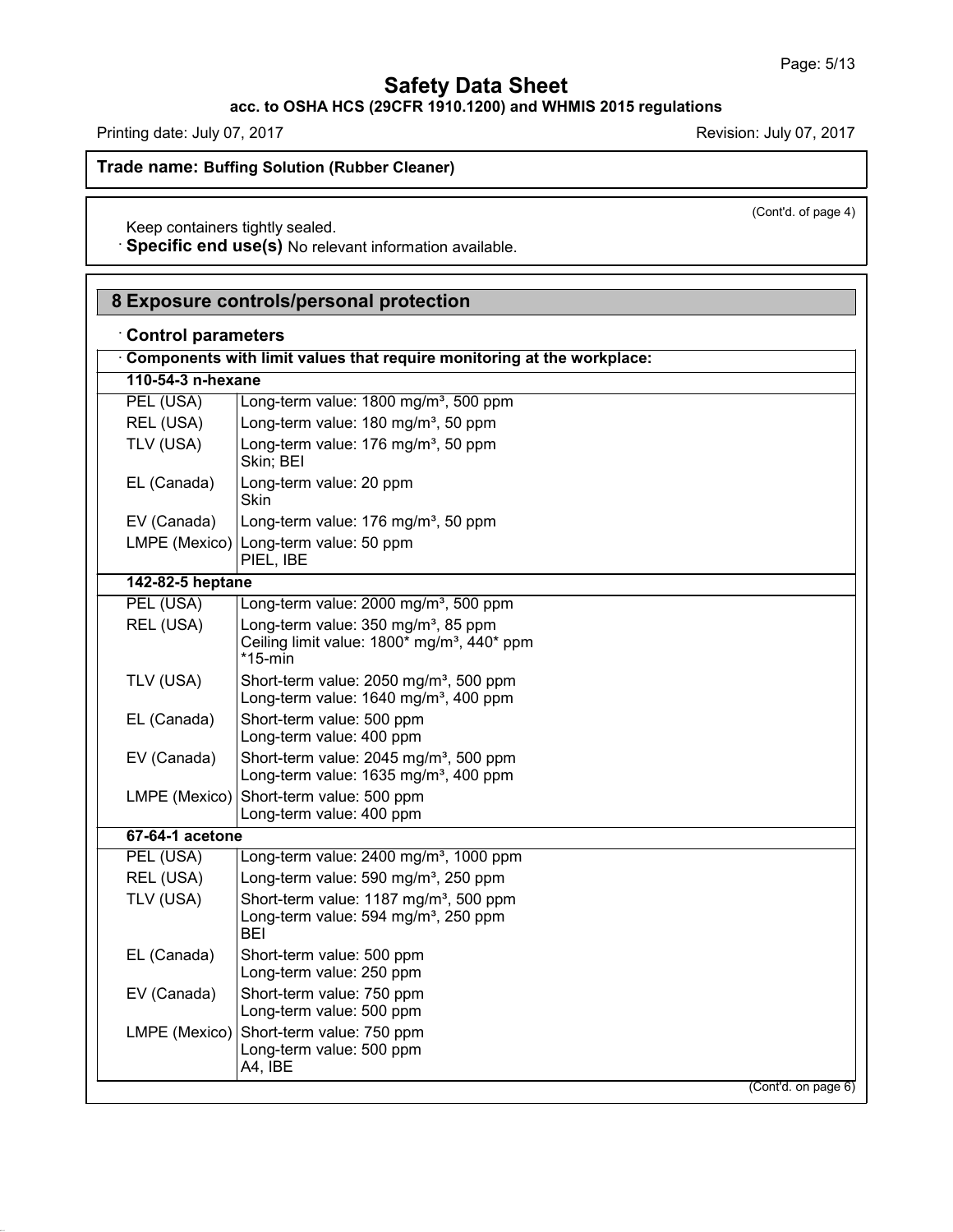### **acc. to OSHA HCS (29CFR 1910.1200) and WHMIS 2015 regulations**

Printing date: July 07, 2017 **Printing date: July 07, 2017** 

45.1.4.1

# **Trade name: Buffing Solution (Rubber Cleaner)**

|                    |                                                                                                                                                                                                                                                                                                                                                                                                                                                                                                                                                                                                                                                                                                                                                                                                                                                                                                                  | (Cont'd. of page 5) |
|--------------------|------------------------------------------------------------------------------------------------------------------------------------------------------------------------------------------------------------------------------------------------------------------------------------------------------------------------------------------------------------------------------------------------------------------------------------------------------------------------------------------------------------------------------------------------------------------------------------------------------------------------------------------------------------------------------------------------------------------------------------------------------------------------------------------------------------------------------------------------------------------------------------------------------------------|---------------------|
| 110-54-3 n-hexane  | · Ingredients with biological limit values:                                                                                                                                                                                                                                                                                                                                                                                                                                                                                                                                                                                                                                                                                                                                                                                                                                                                      |                     |
| BEI (USA) 0.4 mg/L | Medium: urine<br>Time: end of shift at end of workweek<br>Parameter: 2.5-Hexanedione without hydrolysis                                                                                                                                                                                                                                                                                                                                                                                                                                                                                                                                                                                                                                                                                                                                                                                                          |                     |
| 67-64-1 acetone    |                                                                                                                                                                                                                                                                                                                                                                                                                                                                                                                                                                                                                                                                                                                                                                                                                                                                                                                  |                     |
| BEI (USA) 50 mg/L  | Medium: urine<br>Time: end of shift<br>Parameter: Acetone (nonspecific)                                                                                                                                                                                                                                                                                                                                                                                                                                                                                                                                                                                                                                                                                                                                                                                                                                          |                     |
|                    | <b>Exposure controls</b>                                                                                                                                                                                                                                                                                                                                                                                                                                                                                                                                                                                                                                                                                                                                                                                                                                                                                         |                     |
| exceeded.          | Personal protective equipment:<br><b>General protective and hygienic measures:</b><br>The usual precautionary measures for handling chemicals should be followed.<br>Pregnant women should strictly avoid inhalation or skin contact.<br>Keep away from foodstuffs, beverages and feed.<br>Immediately remove all soiled and contaminated clothing.<br>Wash hands before breaks and at the end of work.<br>Do not inhale gases / fumes / aerosols.<br>Avoid contact with the eyes and skin.<br><b>Engineering controls:</b><br>Take precautionary measures against static discharge.<br>Do not expose to temperatures exceeding 50 °C/122°F.<br>Store in a well-ventilated place.<br><b>Breathing equipment:</b><br>Wear appropriate NIOSH respirator when ventilation is inadequate and occupational exposure limits are<br>For spills, respiratory protection may be advisable.<br><b>Protection of hands:</b> |                     |
|                    | Protective gloves                                                                                                                                                                                                                                                                                                                                                                                                                                                                                                                                                                                                                                                                                                                                                                                                                                                                                                |                     |
| Eye protection:    | The glove material has to be impermeable and resistant to the product/ the substance/ the preparation.                                                                                                                                                                                                                                                                                                                                                                                                                                                                                                                                                                                                                                                                                                                                                                                                           |                     |
| ('Ú'O              | Safety glasses                                                                                                                                                                                                                                                                                                                                                                                                                                                                                                                                                                                                                                                                                                                                                                                                                                                                                                   |                     |
|                    | Follow relevant national guidelines concerning the use of protective eyewear.<br>Body protection: Solvent resistant protective clothing<br>Limitation and supervision of exposure into the environment<br>No relevant information available.                                                                                                                                                                                                                                                                                                                                                                                                                                                                                                                                                                                                                                                                     | (Cont'd. on page 7) |
|                    |                                                                                                                                                                                                                                                                                                                                                                                                                                                                                                                                                                                                                                                                                                                                                                                                                                                                                                                  |                     |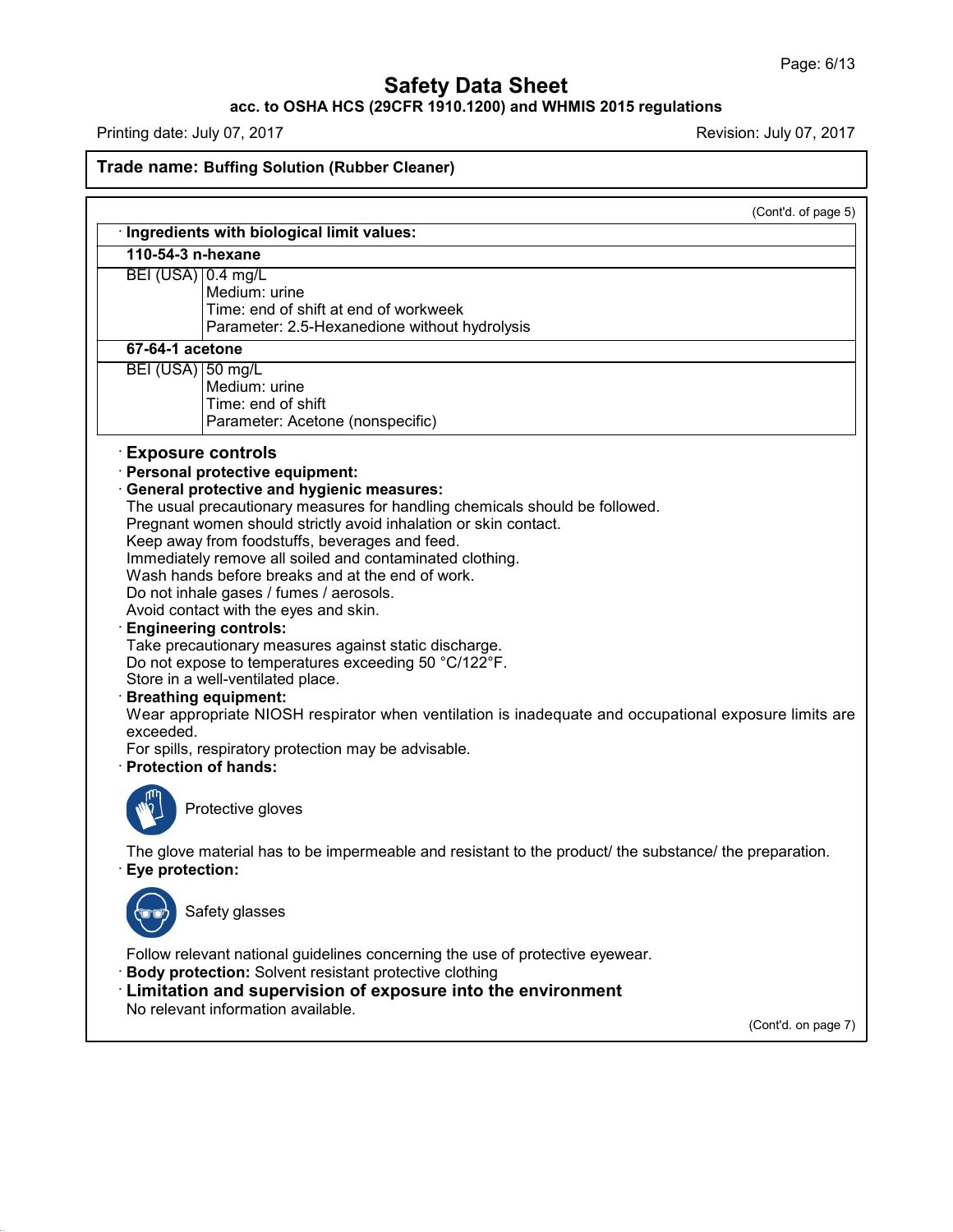**acc. to OSHA HCS (29CFR 1910.1200) and WHMIS 2015 regulations**

Printing date: July 07, 2017 **Printing date: July 07, 2017** 

(Cont'd. of page 6)

**Trade name: Buffing Solution (Rubber Cleaner)**

· **Risk management measures** No relevant information available.

| 9 Physical and chemical properties                         |                                                                                                |
|------------------------------------------------------------|------------------------------------------------------------------------------------------------|
| Information on basic physical and chemical properties      |                                                                                                |
| · Appearance:                                              |                                                                                                |
| Form:                                                      | Liquid                                                                                         |
| Color:                                                     | White                                                                                          |
| Odor:                                                      | Solvent-like                                                                                   |
| Odor threshold:                                            | Not determined.                                                                                |
| · pH-value:                                                | Not determined.                                                                                |
| · Melting point/Melting range:                             | Not determined.                                                                                |
| <b>Boiling point/Boiling range:</b>                        | 82 °C (180 °F)                                                                                 |
| · Flash point:                                             | $-15 °C (5 °F)$                                                                                |
| · Flammability (solid, gaseous):                           | Not applicable.                                                                                |
| · Auto-ignition temperature:                               | 215 °C (419 °F)                                                                                |
| <b>Decomposition temperature:</b>                          | Not determined.                                                                                |
| Danger of explosion:                                       | Product is not explosive. However, formation of explosive air/<br>vapor mixtures are possible. |
| <b>Explosion limits</b>                                    |                                                                                                |
| Lower:                                                     | 1.1 Vol %                                                                                      |
| Upper:                                                     | 13.0 Vol %                                                                                     |
| · Oxidizing properties:                                    | Not determined.                                                                                |
| Vapor pressure at 20 °C (68 °F):                           | 233 hPa (175 mm Hg)                                                                            |
| Density at 20 °C (68 °F):                                  | 0.76 g/cm <sup>3</sup> (6.342 lbs/gal)                                                         |
| · Relative density:                                        | Not determined.                                                                                |
| · Vapor density:                                           | Not determined.                                                                                |
| <b>Evaporation rate:</b>                                   | Not determined.                                                                                |
| · Solubility in / Miscibility with                         |                                                                                                |
| Water:                                                     | Not miscible or difficult to mix.                                                              |
| · Partition coefficient (n-octanol/water): Not determined. |                                                                                                |
| · Viscosity                                                |                                                                                                |
| Dynamic:                                                   | Not determined.                                                                                |
| Kinematic:                                                 | Not determined.                                                                                |
| <b>Other information</b>                                   | No relevant information available.                                                             |

# **10 Stability and reactivity**

45.1.4.1

· **Reactivity:** No relevant information available.

(Cont'd. on page 8)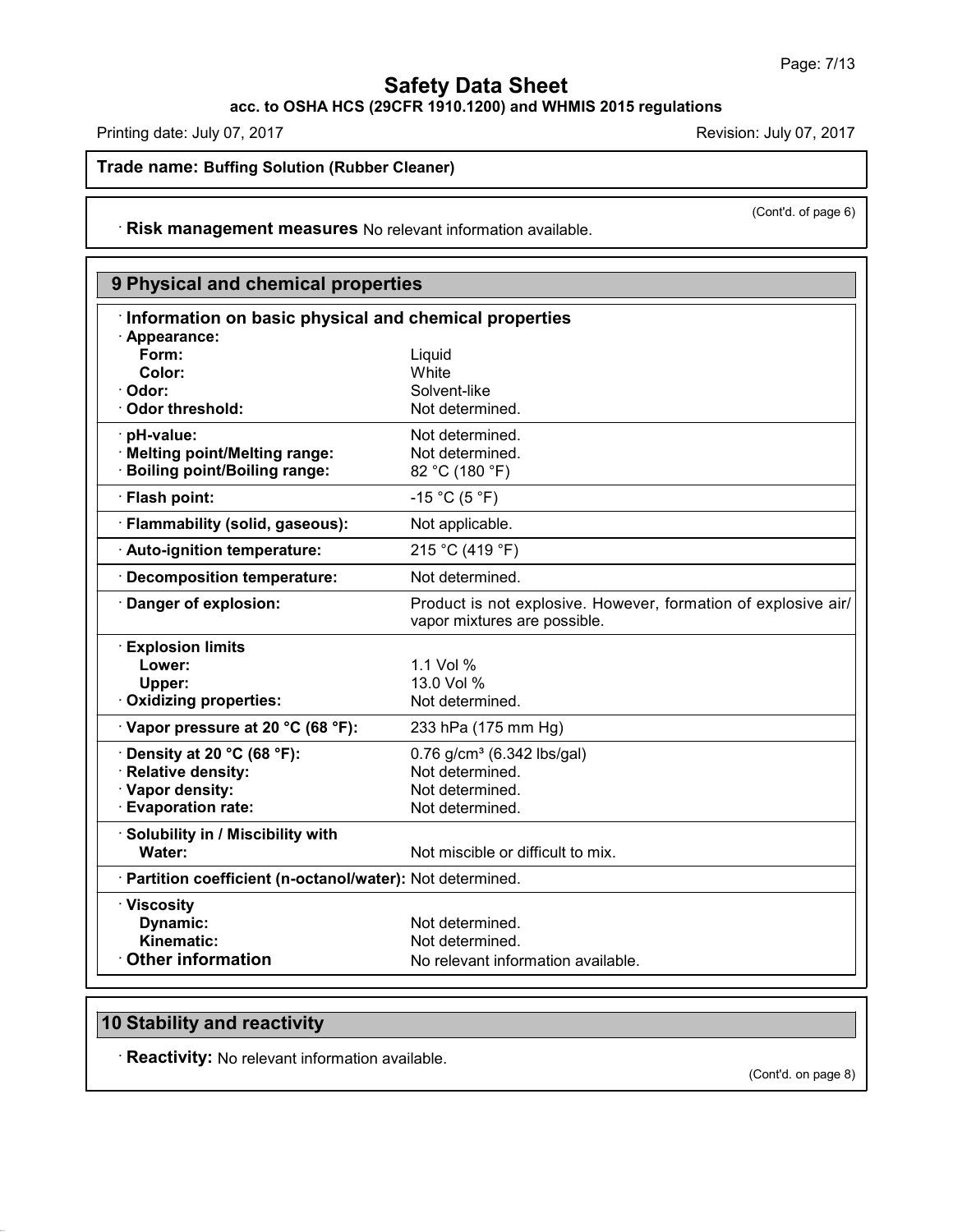### **acc. to OSHA HCS (29CFR 1910.1200) and WHMIS 2015 regulations**

Printing date: July 07,2017 Revision: July 07,2017

**Trade name: Buffing Solution (Rubber Cleaner)**

(Cont'd. of page 7)

· **Chemical stability:** · **Thermal decomposition / conditions to be avoided:**

No decomposition if used and stored according to specifications.

### · **Possibility of hazardous reactions**

Highly flammable liquid and vapor.

Reacts violently with oxidizing agents.

Used empty containers may contain product gases which form explosive mixtures with air.

Can form explosive mixtures in air if heated above flash point and/or when sprayed or atomized.

Toxic fumes may be released if heated above the decomposition point.

### · **Conditions to avoid**

Keep away from heat and direct sunlight. Keep ignition sources away - Do not smoke. Store away from oxidizing agents.

· **Incompatible materials** Oxidizing agents

· **Hazardous decomposition products** Carbon monoxide and carbon dioxide

### **11 Toxicological information**

### · **Information on toxicological effects**

· **Acute toxicity:**

# · **LD/LC50 values that are relevant for classification:**

**142-82-5 heptane**

Oral LD50 > 5000 mg/kg (rat)

Inhalative  $|LC50/4h|$  103 mg/l (rat)

### · **Primary irritant effect:**

· **On the skin:** Irritant to skin and mucous membranes.

· **On the eye:** Causes serious eye irritation.

· **Sensitization:** No sensitizing effects known.

#### · **IARC (International Agency for Research on Cancer):**

None of the ingredients are listed.

### · **NTP (National Toxicology Program):**

None of the ingredients are listed.

### · **OSHA-Ca (Occupational Safety & Health Administration):**

None of the ingredients are listed.

· **Probable route(s) of exposure:**

Ingestion.

Inhalation.

45.1.4.1

Eye contact.

Skin contact.

· **Acute effects (acute toxicity, irritation and corrosivity):** Causes skin and eye irritation.

· **Repeated dose toxicity:** Based on available data, the classification criteria are not met.

· **Germ cell mutagenicity:** Based on available data, the classification criteria are not met.

- · **Carcinogenicity:** Based on available data, the classification criteria are not met.
- · **Reproductive toxicity:** Suspected of damaging fertility or the unborn child.

· **STOT-single exposure:** May cause drowsiness ordizziness.

(Cont'd. on page 9)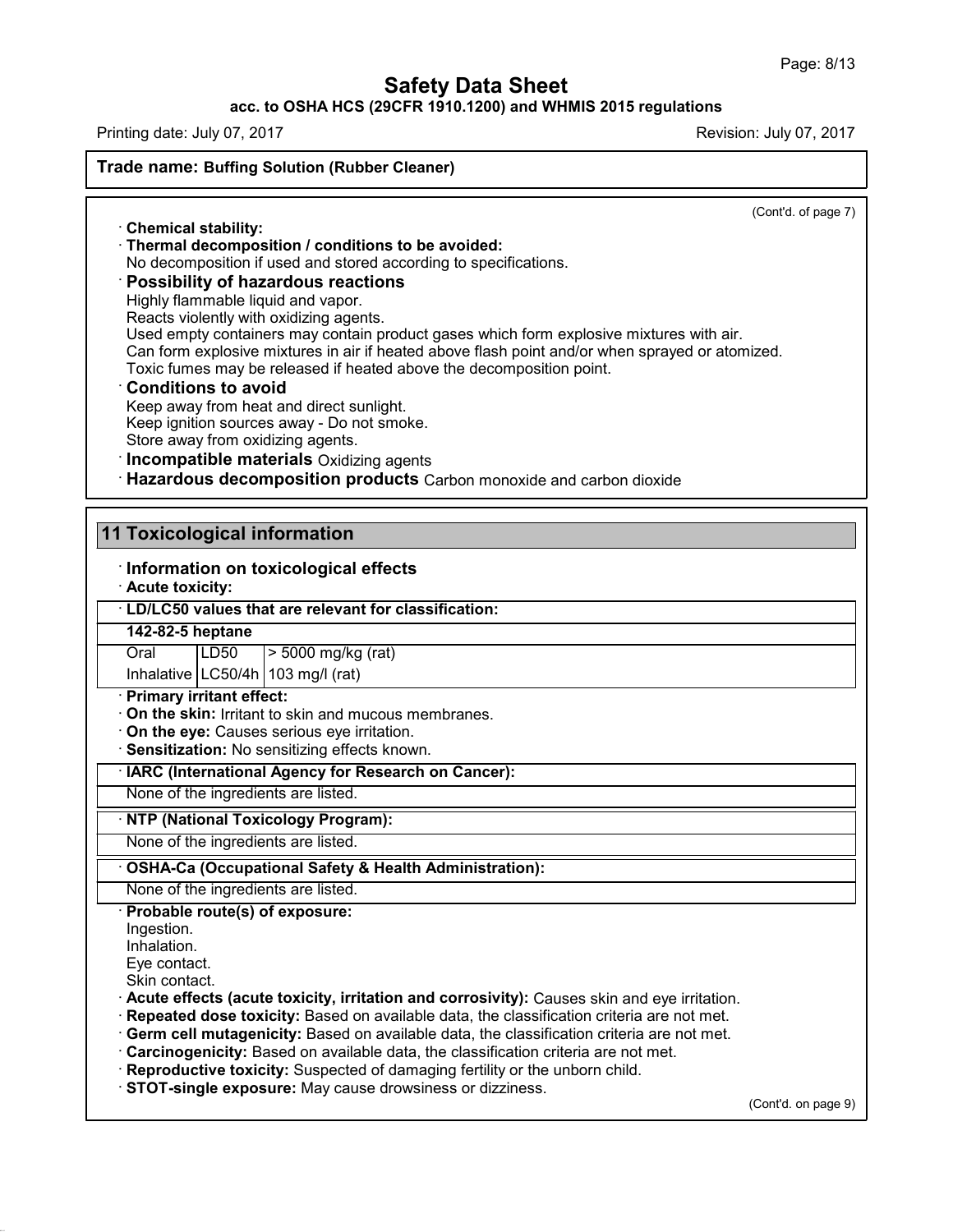**acc. to OSHA HCS (29CFR 1910.1200) and WHMIS 2015 regulations**

Printing date: July 07,2017 Revision: July 07,2017

(Cont'd. of page 8)

**Trade name: Buffing Solution (Rubber Cleaner)**

#### · **STOT-repeated exposure:**

May cause damage to the nervous system through prolonged or repeated exposure. Route of exposure: Inhalation.

· **Aspiration hazard:** May be fatal if swallowed and enters airways.

### **12 Ecological information**

#### · **Toxicity**

- · **Aquatic toxicity** Toxic for aquatic organisms
- · **Persistence and degradability** Easily biodegradable
- · **Bioaccumulative potential:** No relevant information available.
- · **Mobility in soil:** No relevant information available.
- · **Additional ecological information**

#### · **General notes:**

Do not allow product to reach ground water, water course or sewage system.

Due to available data on eliminability/decomposition and bioaccumulation potential prolonged term damage of the environment can not be excluded.

- · **Results of PBT and vPvB assessment**
- · **PBT:** Not applicable.
- · **vPvB:** Not applicable.
- · **Other adverse effects** No relevant information available.

### **13 Disposal considerations**

#### · **Waste treatment methods**

· **Recommendation:**

45.1.4.1

The user of this material has the responsibility to dispose of unused material, residues and containers in compliance with all relevant local, state and federal laws and regulations regarding treatment, storage and disposal for hazardous and nonhazardous wastes.

- · **Uncleaned packagings**
- · **Recommendation:** Disposal must be made according to official regulations.

| 14 Transport information                                 |                                                         |
|----------------------------------------------------------|---------------------------------------------------------|
| <sup>∴</sup> UN-Number<br>· DOT, ADR, IMDG, IATA         | UN1993                                                  |
| <b>UN proper shipping name</b><br>· DOT, ADR, IMDG, IATA | FLAMMABLE LIQUID, N.O.S. (HEXANES,<br><b>HEPTANES</b> ) |
|                                                          | (Cont'd. on page 10)                                    |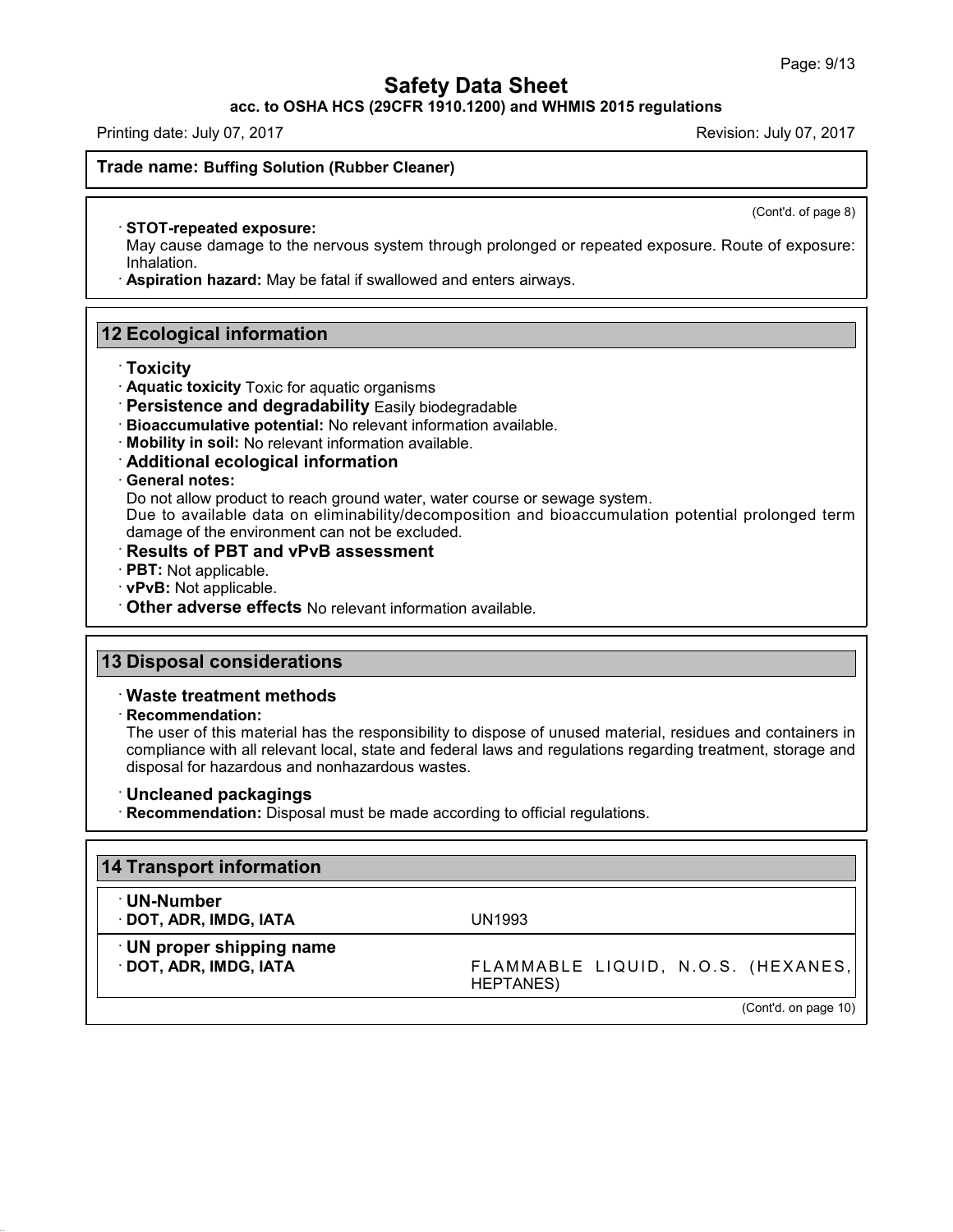# **acc. to OSHA HCS (29CFR 1910.1200) and WHMIS 2015 regulations**

Printing date: July 07,2017 Revision: July 07,2017

45.1.4.1

**Trade name: Buffing Solution (Rubber Cleaner)** (Cont'd. of page 9) · **Transport hazard class(es)** · **DOT** · **Class** 3 Flammable liquids · **Label** 3 · **ADR** · **Class** 3 (F1) Flammable liquids · **Label** 3 · **IMDG, IATA** · **Class** 3 Flammable liquids · **Label** 3 · **Packing group** · **DOT, ADR, IMDG, IATA** II · **Environmental hazards** Product contains environmentally hazardous substances: n-hexane, heptane · **Marine pollutant:** Yes · **Special precautions for user** Warning: Flammable liquids · **Danger code (Kemler):** 33 · **EMS Number:** F-E,S-E · **Transport in bulk according to Annex II of MARPOL73/78** and the IBC Code Not applicable. (Cont'd. on page 11)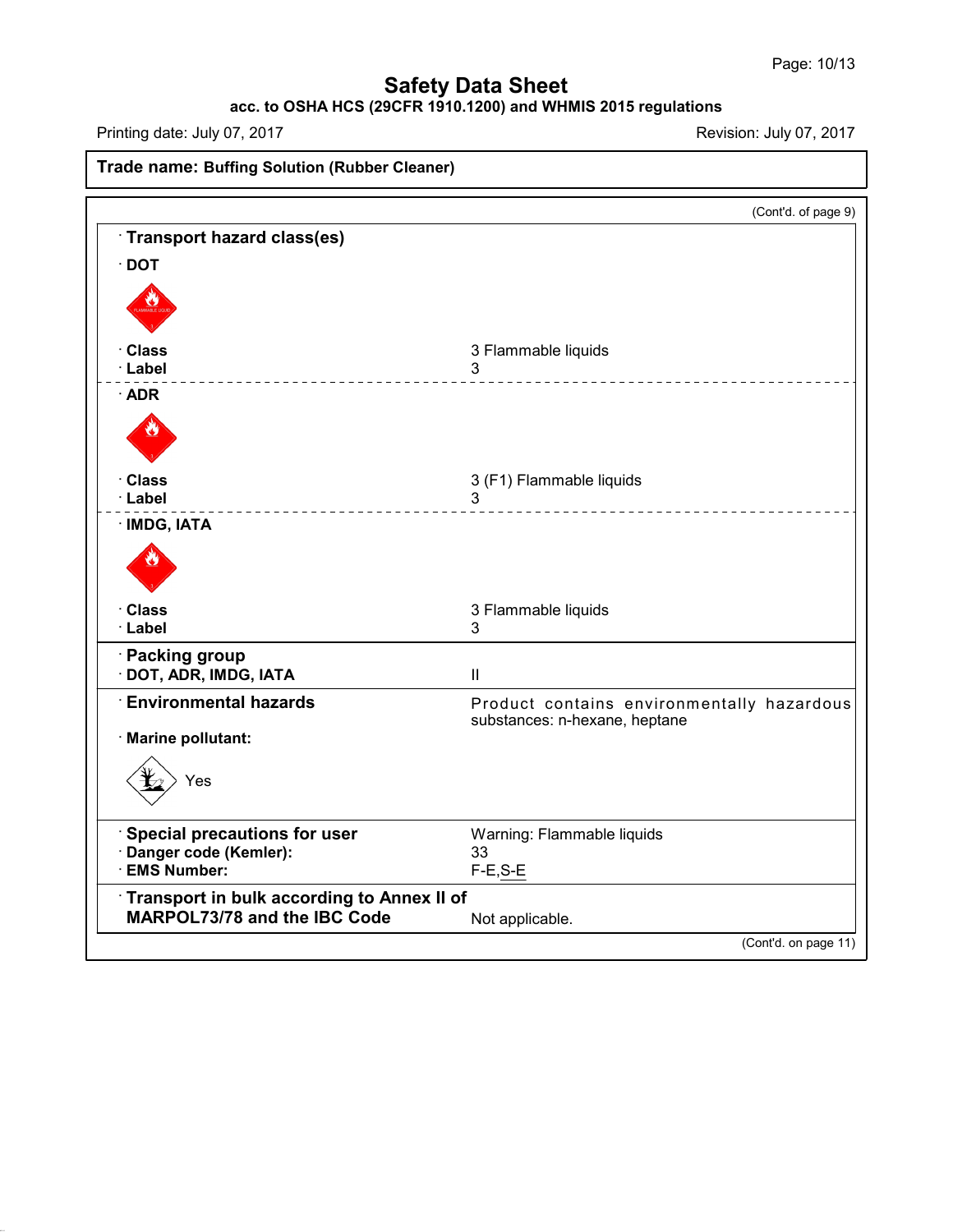**acc. to OSHA HCS (29CFR 1910.1200) and WHMIS 2015 regulations**

Printing date: July 07,2017 Revision: July 07,2017

45.1.4.1

# **Trade name: Buffing Solution (Rubber Cleaner)**

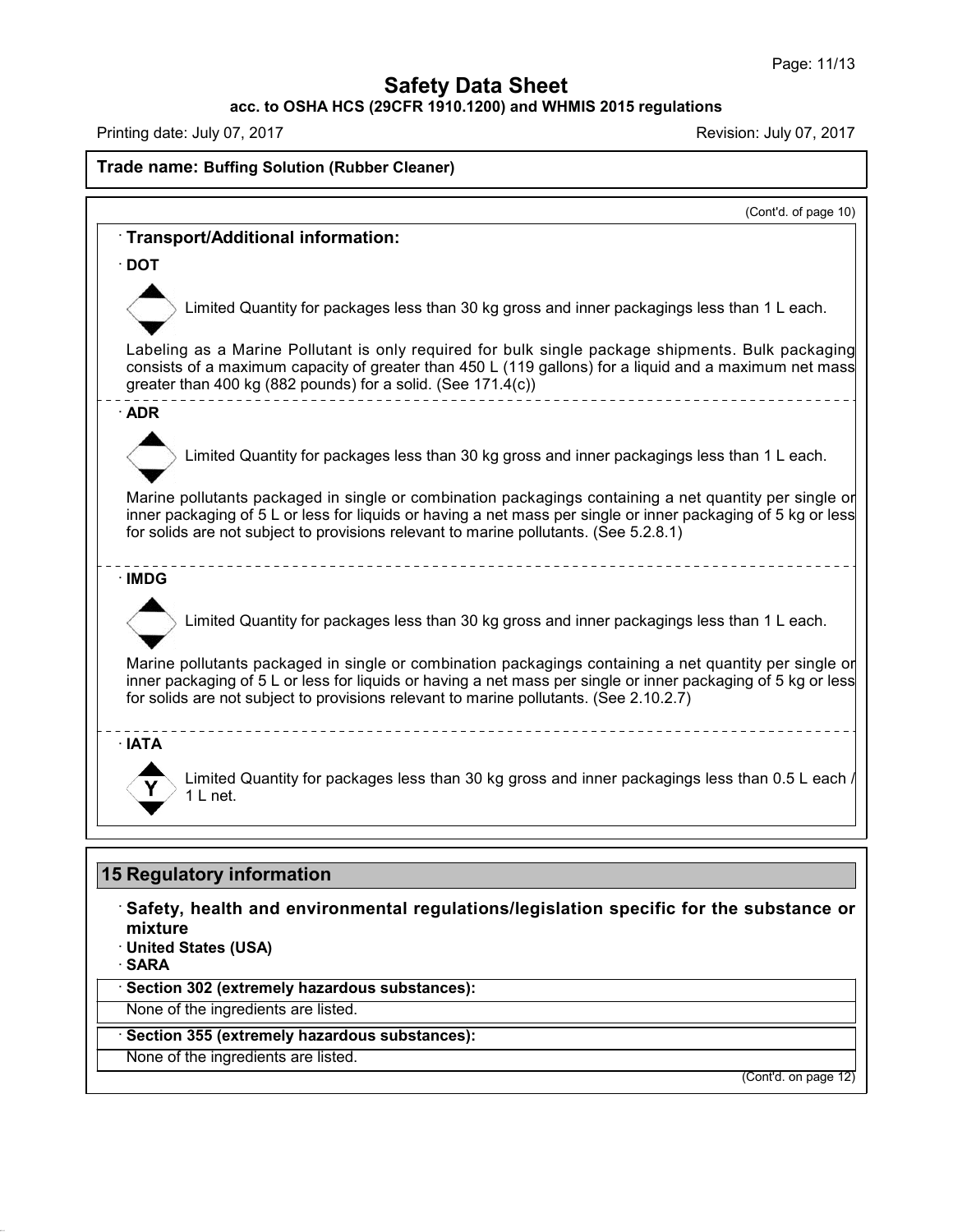### **acc. to OSHA HCS (29CFR 1910.1200) and WHMIS 2015 regulations**

Printing date: July 07,2017 Revision: July 07,2017

**Trade name: Buffing Solution (Rubber Cleaner)**

|                                                                   | (Cont'd. of page 11) |
|-------------------------------------------------------------------|----------------------|
| Section 313 (Specific toxic chemical listings):                   |                      |
| 110-54-3 n-hexane                                                 |                      |
| <b>TSCA (Toxic Substances Control Act)</b>                        |                      |
| All ingredients are listed.                                       |                      |
| · Proposition 65 (California)                                     |                      |
| Chemicals known to cause cancer:                                  |                      |
| None of the ingredients are listed.                               |                      |
| Chemicals known to cause reproductive toxicity for females:       |                      |
| None of the ingredients are listed.                               |                      |
| Chemicals known to cause reproductive toxicity for males:         |                      |
| None of the ingredients are listed.                               |                      |
| Chemicals known to cause developmental toxicity:                  |                      |
| None of the ingredients are listed.                               |                      |
| Carcinogenic categories                                           |                      |
| <b>EPA (Environmental Protection Agency):</b>                     |                      |
| 110-54-3   n-hexane                                               | Ш                    |
| 142-82-5 heptane                                                  | D                    |
| $67-64-1$ acetone                                                 |                      |
| · IARC (International Agency for Research on Cancer):             |                      |
| None of the ingredients are listed.                               |                      |
| NIOSH-Ca (National Institute for Occupational Safety and Health): |                      |
| None of the ingredients are listed.                               |                      |
| Canadian Domestic Substances List (DSL):                          |                      |
| All ingredients are listed.                                       |                      |

### **16 Other information**

45.1.4.1

This information is based on our present knowledge. However, this shall not constitute a guarantee for any specific product features and shall not establish a legally valid contractual relationship.

· **Date of preparation / last revision** July 07,2017 / -

#### · **Abbreviations and acronyms:**

LDLo: Lowest Lethal Dose Observed ADR: European Agreement concerning the International Carriage of Dangerous Goods by Road IMDG: International Maritime Code for Dangerous Goods DOT: US Department of Transportation IATA: International Air Transport Association CAS: Chemical Abstracts Service (division of the American Chemical Society) LC50: Lethal concentration, 50 percent LD50: Lethal dose, 50 percent PBT: Persistant, Bio-accumulable, Toxique vPvB: very Persistent and very Bioaccumulative NIOSH: National Institute for Occupational Safety and Health OSHA: Occupational Safety & Health Administration Flam. Liq. 2: Flammable liquids – Category 2 Skin Irrit. 2: Skin corrosion/irritation – Category 2

(Cont'd. on page 13)